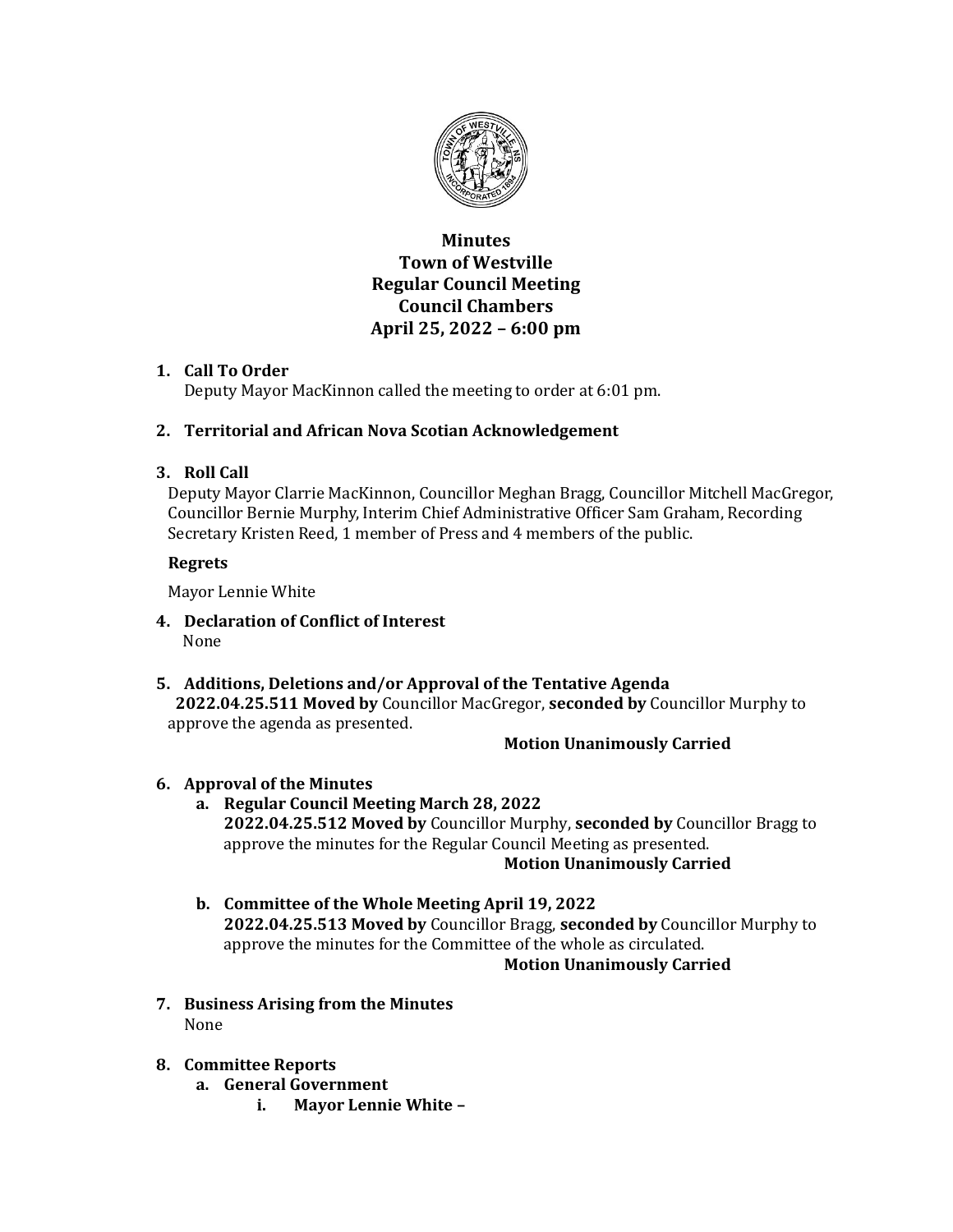The Mayor's report was circulated. Deputy Mayor MacKinnon acknowledged the Mayor had another extremely month.

# ii. Councillors Reports –

#### 1. Deputy Mayor Clarrie MacKinnon

Deputy Mayor MacKinnon circulated his report at the meeting. He was in touch with Groupe Savoie on a number of occasions. Council was helpful in acquiring 20,000 MT from Crown and are looking to receive another 10,000 MT. They are seeking Council's support to receive the additional amount.

#### 2. Councillor Meghan Bragg

Councillor Bragg attended usual committees as well as The Buoys - Destination Eastern and Northumberland Shores Annual Awards Gala & Dinner and Atlantic communities revitalization partnering with DEANS. The Same Card program is now live at the library and cleaned up for Go Green Get Clean week.

#### 3. Councillor Mitchell MacGregor

Had regular correspondence. No 144 again as they are not working on any projects currently. Attended the Police committee, COW, and PAC. Was asked about the Pictou County Hall of Fame after the last meeting. It is truly a Pictou County group. It is located in New Glasgow but it truly is a County wide facility.

### 4. Councillor Bernie Murphy

Attended the Committee of the Whole meeting, PAC and Police meeting (watching). Email with Glen Haven and administration and has a PCREN meeting scheduled on Monday.

Interim CAO Samuel Graham – as submitted. Thank you to Council for stalled agenda and to the staff for tremendous hard work.

Deputy Mayor MacKinnon commented that on behalf of Council Thank you for a job very well done and kept the agenda moving. Scot Weeres will be here May 1<sup>st</sup> to take on new tasks.

#### b. Protective Services

i. Chief of Police Report

2022.04.25.514 Moved by Councillor Murphy, seconded by Councillor MacGregor to approve the Chief of Police Report as presented.

# Motion Unanimously Carried

### ii. Fire Department Report

2022.04.25.515 Moved by Councillor Bragg, seconded by Councillor MacGregor to accept the Fire Department Report as presented Motion Unanimously Carried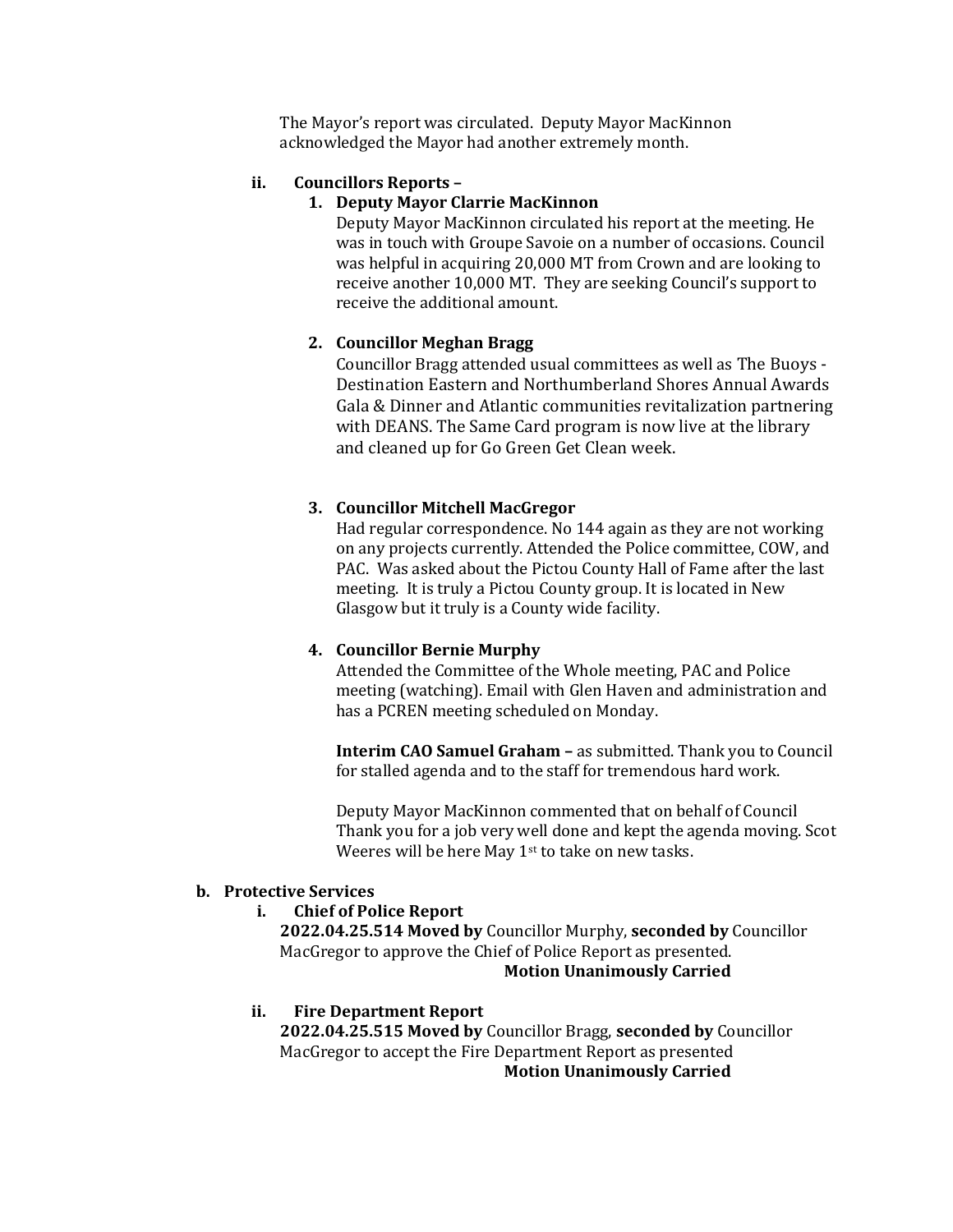# iii. Animal Control Report

2022.04.25.516 Moved by Councillor Murphy, seconded by Councillor Bragg to approve the Animal Control Report as presented.

### Motion Unanimously Carried

# c. Recreation, Culture & Leisure Services

# i. RCLS Coordinator Report

2022.04.25.517 Moved by Councillor MacGregor, seconded by Councillor Bragg to accept the Recreation, Culture & Leisure Services Report as presented.

### Motion Unanimously Carried

# d. Transportation & Environmental Health Services

# i. Water Report

2022.04.25.518 Moved by Councillor Bragg, seconded by Councillor Murphy to accept the Public Works Reports for February and March as presented.

### Motion Unanimously Carried

# ii. Public Works Report

2022.04.25.519 Moved by Councillor Murphy, seconded by Councillor MacGregor to accept the Public Works Report as presented.

# Motion Unanimously Carried

# iii. Solid Waste Report

2022.04.25.520 Moved by Councillor Murphy, seconded by Councillor Bragg to accept the Solid Waste Report as circulated.

# Motion Unanimously Carried

### e. Environmental Development

# i. Fire Inspection

2022.04.25.521 Moved by Councillor MacGregor, seconded by Councillor Murphy to accept the Fire Inspection Report as circulated.

# Motion Unanimously Carried

### ii. Planning & Development

2022.04.25.522 Moved by Councillor Bragg, seconded by Councillor Murphy to accept the Planning & Development report as circulated. Motion Unanimously Carried

### 9. Correspondence

### World Ocean Day

Received a letter from Paul Gregory, Senior Oceans Campaigner at Nature Canada. They are requesting a resolution recognizing the  $30<sup>th</sup>$  anniversary of World Oceans Day on Jun  $8<sup>th</sup>$ , 2022 and support national and international efforts to protect 30% of the ocean by 2030.

2022.04.25.523 Moved by Councillor Murphy, seconded by Councillor MacGregor to accept the letter and post the resolution on social media that day.

# Municipal Affairs and Housing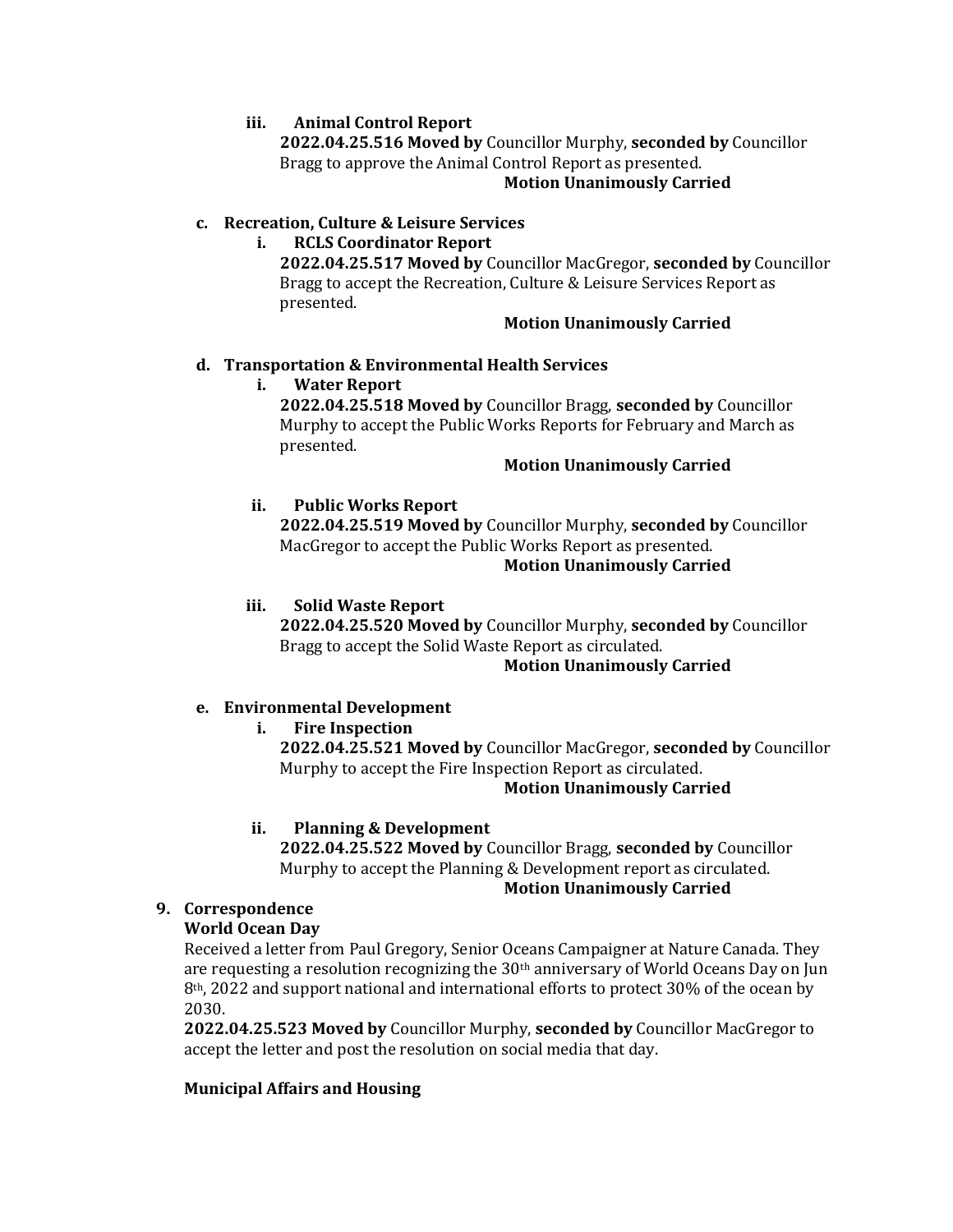Received a letter confirming funding from the 911 Cost Recovery Fund. For Information purposes only.

### 10. New/Unfinished Business

#### a. Groupe Savoie

2022.04.25.524 Moved by Councillor Murphy, seconded by Councillor MacGregor to write a letter to support the request for more lumber.

#### Motion Unanimously Carried

#### b. Low Income Tax Exemption

2022.04.25.425 Moved by Councillor Bragg, seconded by Councillor MacGregor to approve the Policy with the increase to the income.

#### Motion Unanimously Carried

There are forms that need to be completed, which are available at the Town Office.

#### 11. Public Engagement

Gord MacIntosh- Church St

The Truck accident that took out a couple of sections of guard rail. When will it be replaced?

There have been a number of school break ins. Is anything going on with the school? There are a number of ongoing discussions regarding the school but not at liberty to discuss yet.

#### Morris Campbell- North Main

Municipal Housing letter. What is it for, how much and what will it be going to? The letter was read out that the amount \$1,121.43 for the 911 Cost Recovery Fund.

#### 12. Next Meetings

- a. Committee of the Whole Meeting Westville Council Chambers May 16, 2022 – 6:00 pm
- b. Board of Police Commissioners Westville Council Chambers May 17, 2022 – 6:00 pm.
- c. Dangerous & Unsightly Hearing Westville Council Chambers May 30, 2022 – 6:00 pm.